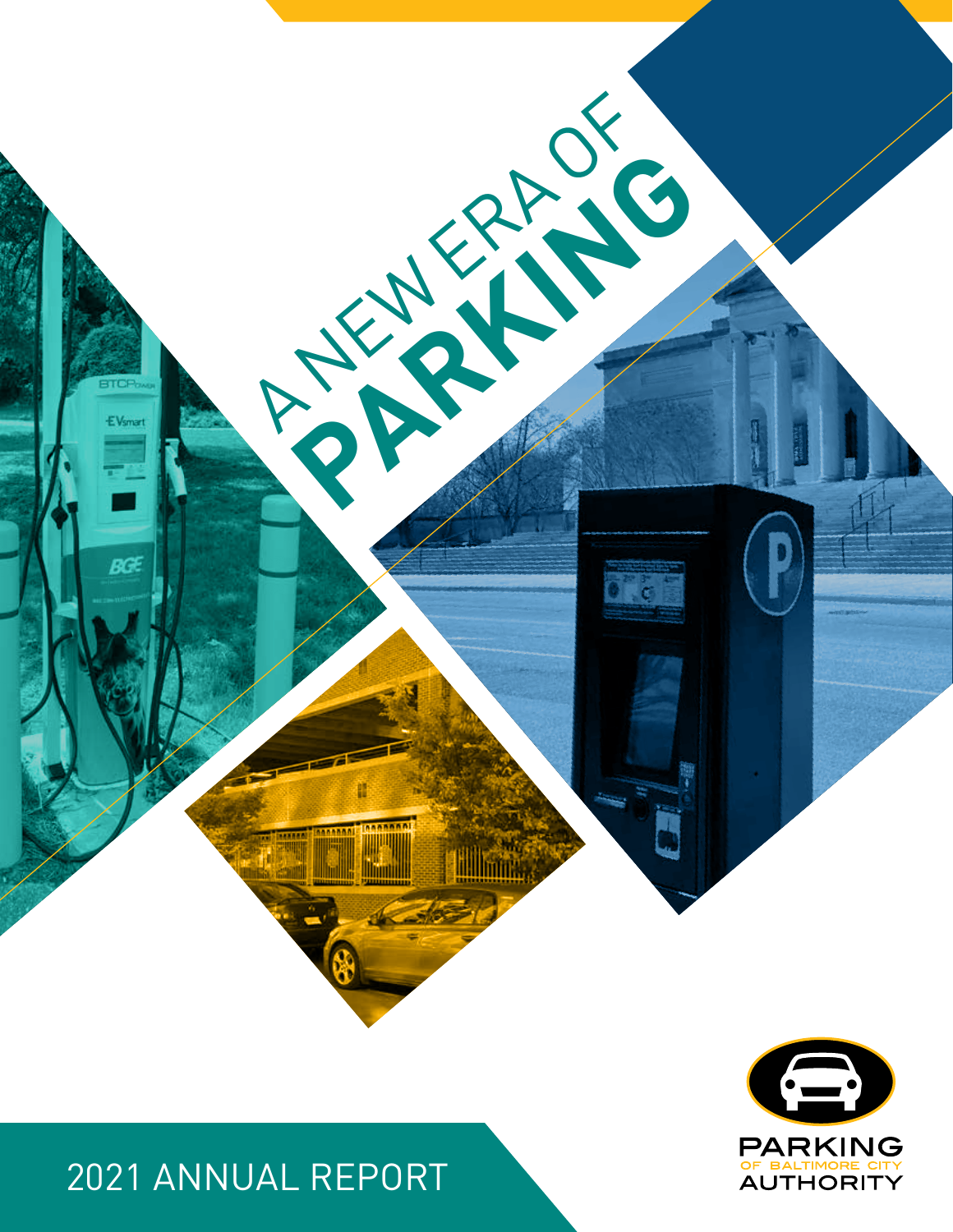# **MISSION**

Our mission is to find, or create, and implement parking solutions for Baltimore City, and to be the resource on all things "parking" in Baltimore.

# **VALUES**

#### INTEGRITY

We follow all laws, regulations, policies, and procedures. The decisions we make are morally right and in the best interest of the city.

#### PROFESSIONALISM

We interact with our customers and with our teammates with professional conduct and courtesy at all times. Our actions and appearance reflect the professional nature of our organization.

#### RESPONSIVENESS

We respond quickly to the questions, concerns, and needs of all of our customers and of our teammates.

#### **FAIRNESS**

In our interactions with customers and teammates, we are always fair and unbiased.

#### INNOVATION

We are always looking for ways to accomplish our mission better, faster, and at less cost.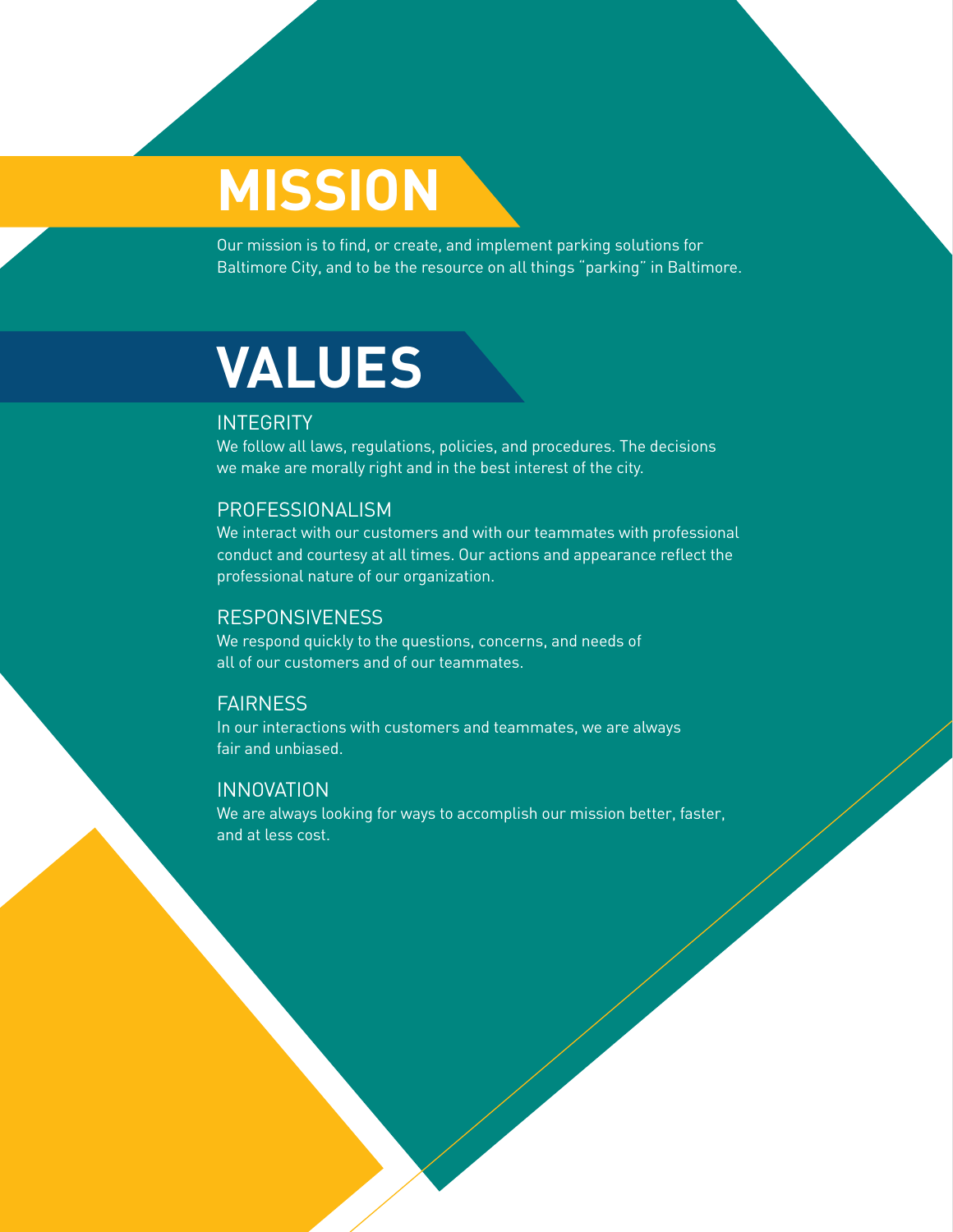# TABLE OF CONTENTS

| <b>Electric Vehicle Charging Stations</b> |  |
|-------------------------------------------|--|
|                                           |  |
| New Multi-Space Parking Meters 5          |  |
|                                           |  |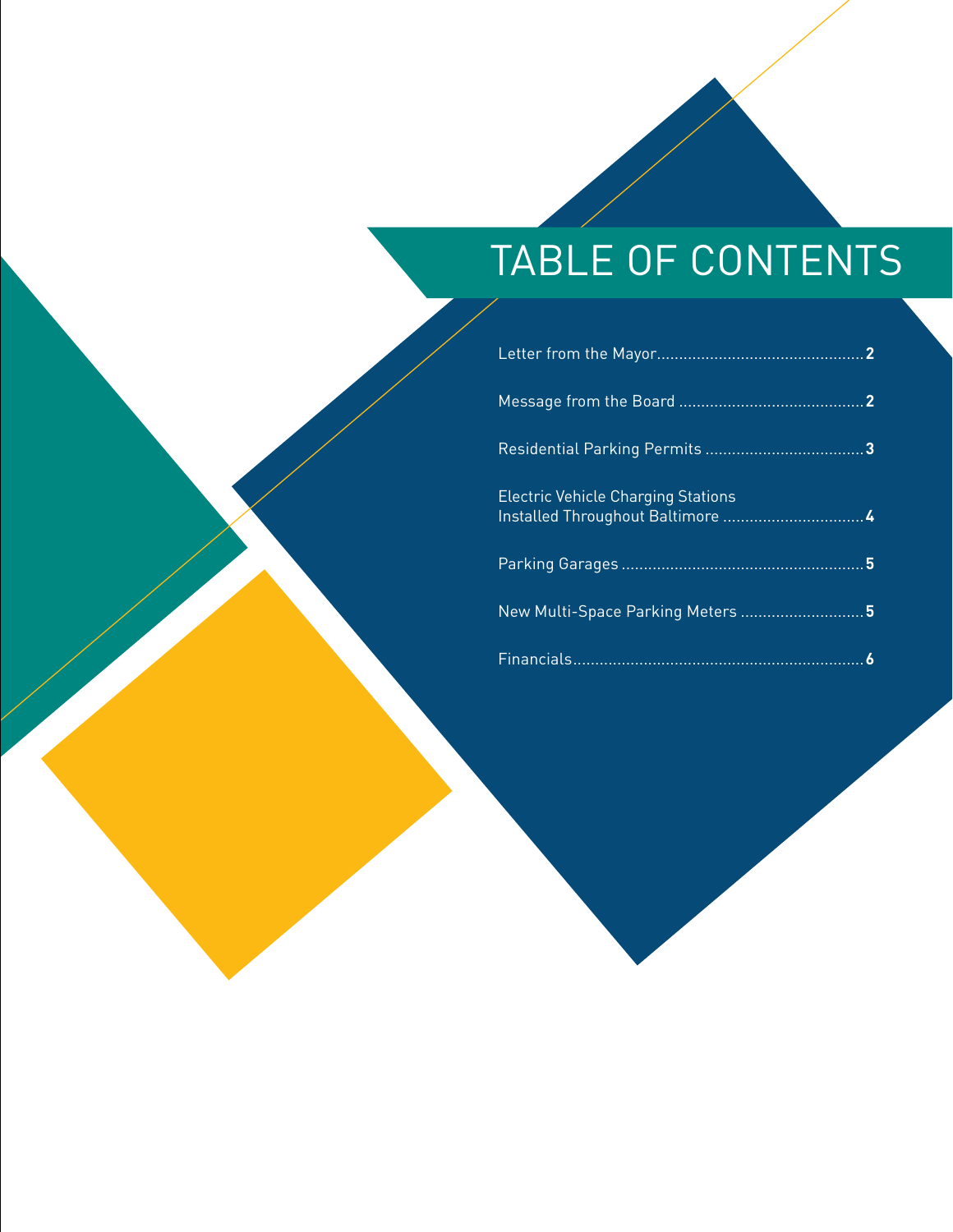## **LETTER** from the **MAYOR**

Even under the difficult circumstances 2020 presented, the Parking Authority of Baltimore City (PABC) was able to pivot and continue to serve the residents of Baltimore City. Through its many programs, PABC impacts every corner of our great city. Whether its issuing permits, virtually and in-person, to residents in nearly 50 neighborhoods, offering discounted parking for commuters who have switched to a more flexible work schedule, or evaluating the most equitable placement for electric vehicle charging stations, PABC can be relied upon to adapt to a changing world.

Keep reading to learn more about the creative ways PABC has readjusted to meet the challenges of today.

Brandon M. Scott *Mayor*

## **MESSAGE**  from the **BOARD**

**HENRY M. KAY, AICP** *BOARD CHAIR Director, Transit/Rail, Rummel, Klepper & Kahl (RK&K)*

**ROBERT STOKES, SR.** *SECRETARY City Councilman, District 12*

**HENRY J. RAYMOND** *Director of Finance, City of Baltimore*

**NATASHA M. DARTIGUE, ESQ.** *Deputy District Public Defender for Baltimore City*

**TONY SCOTT** *Executive Director, Southwest Partnership Baltimore*



The COVID-19 pandemic continued to have enormous implications for the Parking Authority of Baltimore City. Businesses, residents, and government were all required to focus and adapt to a constantly changing environment. Because many employees continued to work from home and there were fewer visitors to the city there was less demand for garages and metered parking spaces.

Despite these challenges, PABC maintained its commitment to customer service and strong fiscal management. We took advantage of lower occupancy in the garages to advance repairs and rehabilitation to elevators, pavements, roofs, and structural elements. We completed the replacement of our on-street multi-space meters with new 4G, pay by license plate meters. We implemented flexible, discounted rates in our garages to accommodate customers with hybrid work schedules, and we adjusted meter rates in several neighborhoods to reflect the most current parking trends. With the resumption of enforcement of Residential Permits, we added a permit-by-mail option and, with health protocols in place, re-opened our offices for the convenience of walk-in customers. City residents responded with consistently high ratings for our customer service.

Through these investments and initiatives, we are proud to remain one of the most innovative and nimble municipal parking operators in the nation, and as we settle into our new normal, we will continue to develop programs and projects that serve the needs of City residents, workers, and visitors.

Henry M. Kay, AICP Board Chair *Director, Transit/Rail , Rummel, Klepper & Kahl (RK&K)*

**2**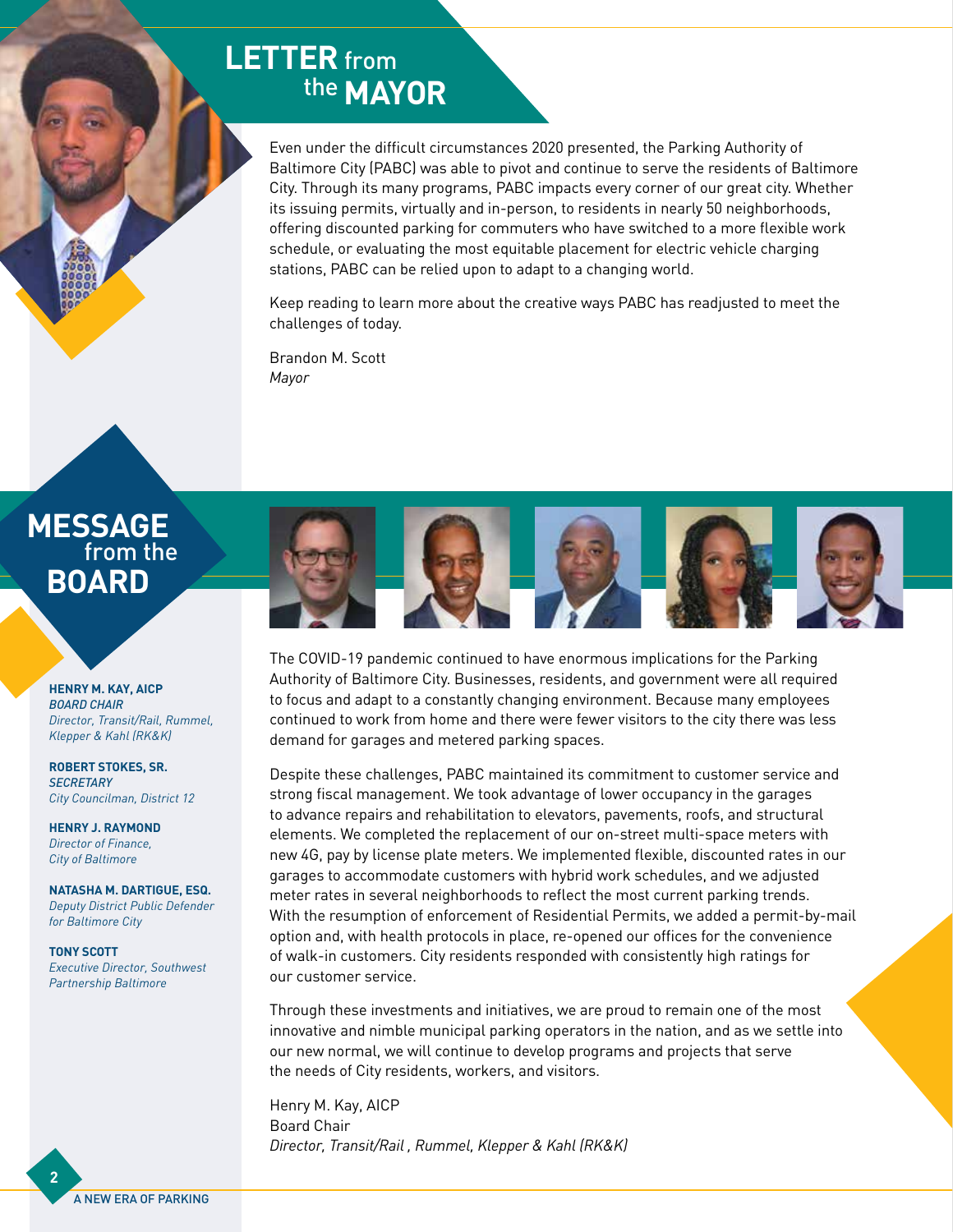# **RESIDENTIAL PARKING PERMITS**

#### TWO RESIDENTIAL PARKING PERMIT AREAS GO VIRTUAL

New RPP area Riverside launched in February 2021 but no permits were issued! How? It's all done virtually. Residents use an online system to apply for the permit and once approved, the vehicle's license plate number is used by Parking Enforcement Agents to check which vehicles are permitted to park on RPP blocks. Existing RPP area Ridgley's Delight will switch to virtual in the Fall of 2021.

• Customers can apply for permits anytime they want, thanks to our partnership with a 24/7 call center that can review and approve any applications at any time. Permits are valid immediately once approved.



- Visitor Permits are also virtual. In addition to vehicle information, residents include when their visitors will be parking in the RPP area.
- We are launching an app this fall to pair with the website and call center.

#### RESIDENTIAL PARKING PERMITS (RPP) CAN NOW BE MAILED!

When Governor Hogan's emergency order was lifted in 2021, making it necessary for residents to renew their residential parking permits, we started giving permit holders the option to have their permits mailed to them, so customers don't need to come to our office anymore. Each mailed permit comes with a print-at-home temporary permit so there is no need to worry how long the permit might take to arrive in the mail. Residents can apply for their permits and upload their documents to a secure website. Permits are still \$20 each, but there is a small fee to cover shipping.

**"...we are proud to remain one of the most innovative and nimble municipal parking operators in the nation..."**

- Henry M. Kay, AICP, Board Chair *Director, Transit/Rail , Rummel, Klepper & Kahl (RK&K)*

**3**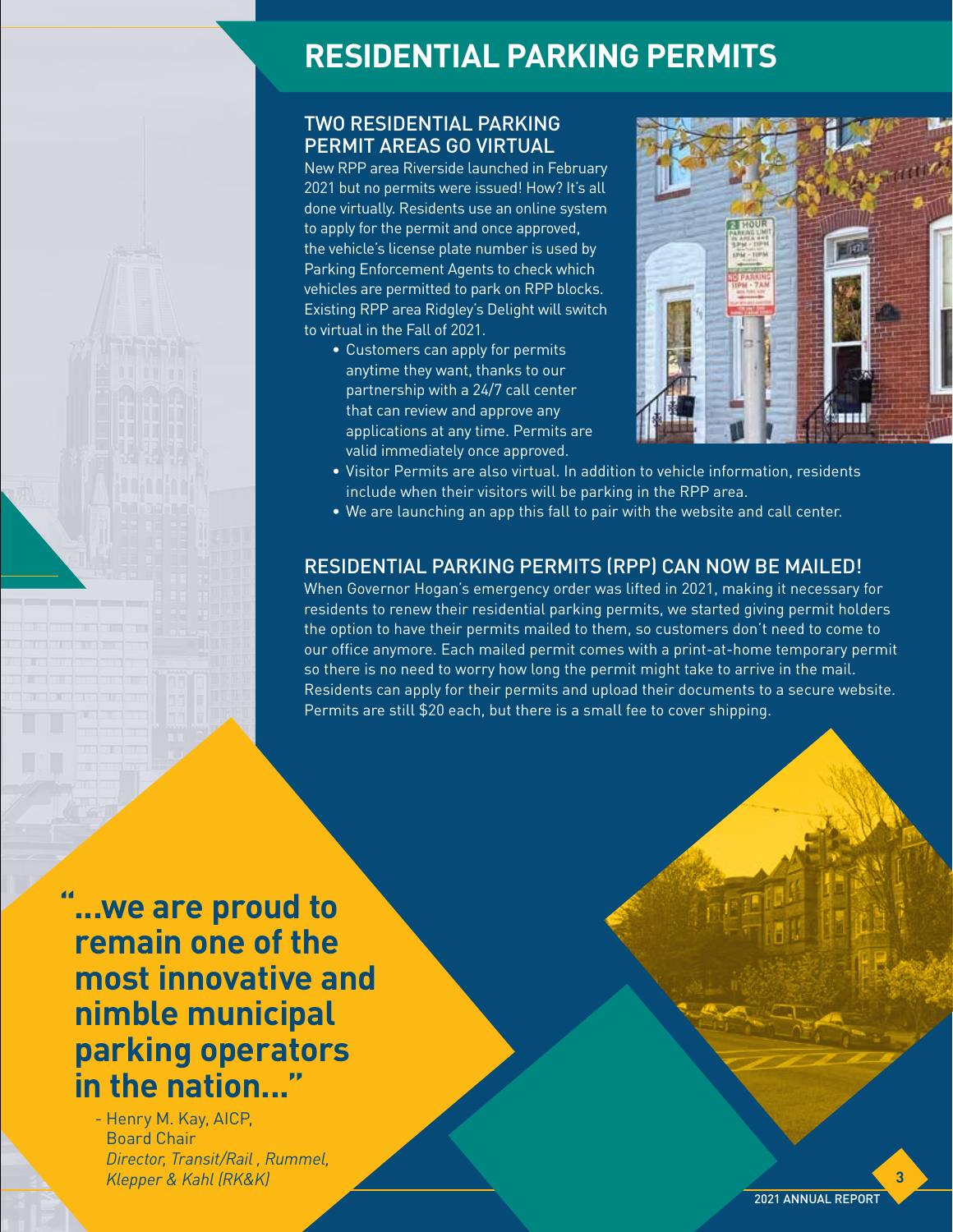

# **ELECTRIC VEHICLE CHARGING STATIONS INSTALLED THROUGHOUT BALTIMORE**

Baltimore City, through the Parking Authority of Baltimore City, has been a leader in the State of Maryland in introducing Electric Vehicle Charging Stations (EVCS) in City-owned parking facilities. In the past 10 years, we installed 41 publicly accessible dual-port Level 2 EVCSs, capable of charging up to 82 Electric Vehicles at a time, in the parking facilities we manage on behalf of the City.

In 2019, the Electric Vehicle Work Group was established. Made up by representatives from the Baltimore City Department of Transportation, the Parking Authority of Baltimore City, the Baltimore City Department of Planning, the Baltimore City Department of Housing and Community Development, the Baltimore City Department of General Services, and the Baltimore City Law Department, the group works to ensure the equitable distribution of EV charging infrastructure across Baltimore City. In the summer of 2020, the work group drafted and fully executed a Memorandum of Understanding (MOU) between BGE and Baltimore City to allow for BGE's installation of Electric Vehicle Charging Stations on City-owned off-street properties. The MOU mandates the equitable distribution of these EVCSs throughout Baltimore City. It also makes clear the relationship in this endeavor by defining responsibilities and ensuring a smooth partnership.

Additionally, the Electric Vehicle Work Group spearheaded efforts to introduce franchise agreement legislation (CB 20- 0573) before the Baltimore City Council that allows BGE to install EVCSs on-street. The legislation was approved by City Council and was signed by the Mayor in December 2020.

The Baltimore City Electric Vehicle Work Group actively works with BGE to identify City-owned off-street and onstreet parking sites to installation BGE's EVCSs. To date, BGE has installed three (3) electric vehicle charging stations and been given full approval to install seventeen (17) electric vehicle charging stations in Baltimore City (four DC Fast charging stations; and ten Level 2 charging stations. We expect that those electric vehicle charging stations will be installed by BGE very soon.

We anticipate BGE will apply for many more installations here in Baltimore City, and we are committed to prompt review of all of their applications.

We have also created an electric vehicle charging website to inform the public of:

- Currently available, publicly accessible electric vehicle charging stations
- Upcoming publicly accessible electric vehicle charging stations

**ELECTRIC VEHICL** 

CHARGING

- A means for the public to request that a publicly accessible electric vehicle charging station be installed near their residence or business
- The website address is: parking.baltimorecity.gov/ charging-stations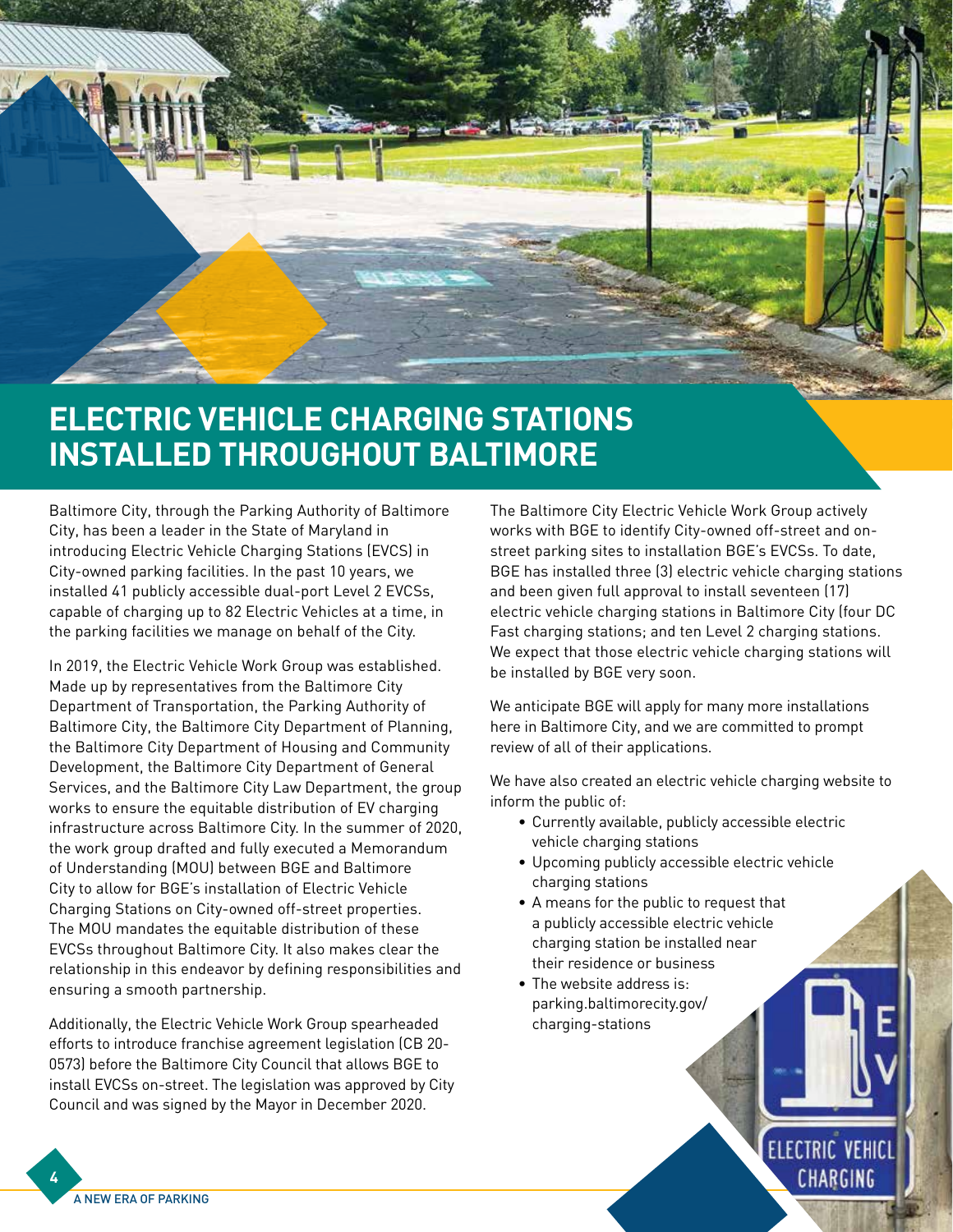

## **PARKING GARAGES**

The pandemic created a lot of chaos in Downtown Baltimore workers' schedules. Some workers stayed home and worked remotely. Others came in one or two days a week and others had no choice but to continue to work from their office.

In 2021, many downtown parking garage operators, including garages that are owned by the City, created parking specials to reflect these new work schedules.



We helped promote these rates on our website and through our social media accounts.

We began to offer discounted rate coupons for those purchasing 10 or more coupons. This provided flexible discounted parking without the commitment of a monthly parking contract. We also

adjusted many early-bird hours that allowed parkers to enter by 10:00 am instead of the usual 9:00 am, and exit by 7:00 pm rather than the standard 6:00 pm.

# **NEW MULTI-SPACE PARKING METERS**

Over 830 new multi-space parking meters have been installed in Baltimore over the past two years, replacing old Pay and Display parking meters with new Pay by License Plate meters. Parkers no longer have to return to their car to place the paper receipt on their dashboard. Parkers enter their license plate number into the parking meter kiosk, pay for the amount of time they'd like to park, and walk away.

The new meters have also been upgraded from 3G to 4G, making connectivity problems less likely. At the end of each parking transaction, a QR code is displayed on the meter's screen directing parkers to a survey. We monitor the results regularly.





Parking sessions are geo-specific. Parkers cannot move their car to a different area and continue a previously paid parking session. Each block in the downtown area has its own rate that is tied to demand (blocks with lower demand have lower rates; blocks with higher demand have higher rates). This year, we expanded demand-based parking meter rates to Harbor East. More information about our parking meter program and demand-based rates can be found at: parking. baltimorecity.gov/parking-meters.

2021 ANNUAL REPORT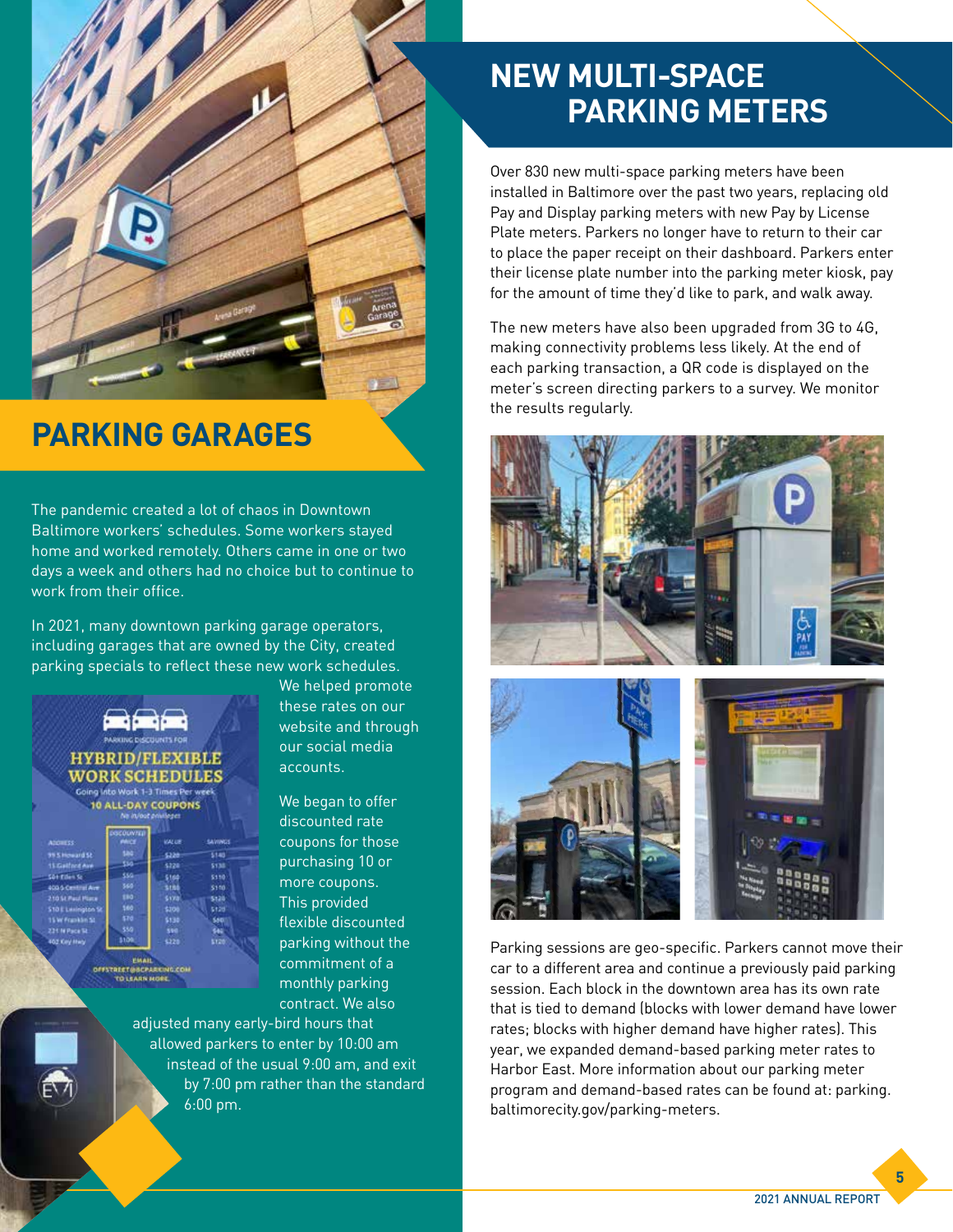# 2021 **FINANCIALS**

| Governmental Fund Balance Sheet/<br>10                                                                          |
|-----------------------------------------------------------------------------------------------------------------|
| Statement of Governmental Fund Revenues, Expenditures,<br>and Changes in Fund Balance/Statement of Activities10 |
|                                                                                                                 |
| Required Supplementary Information:<br>Budgetary Comparison Schedule - General Fund<br>13                       |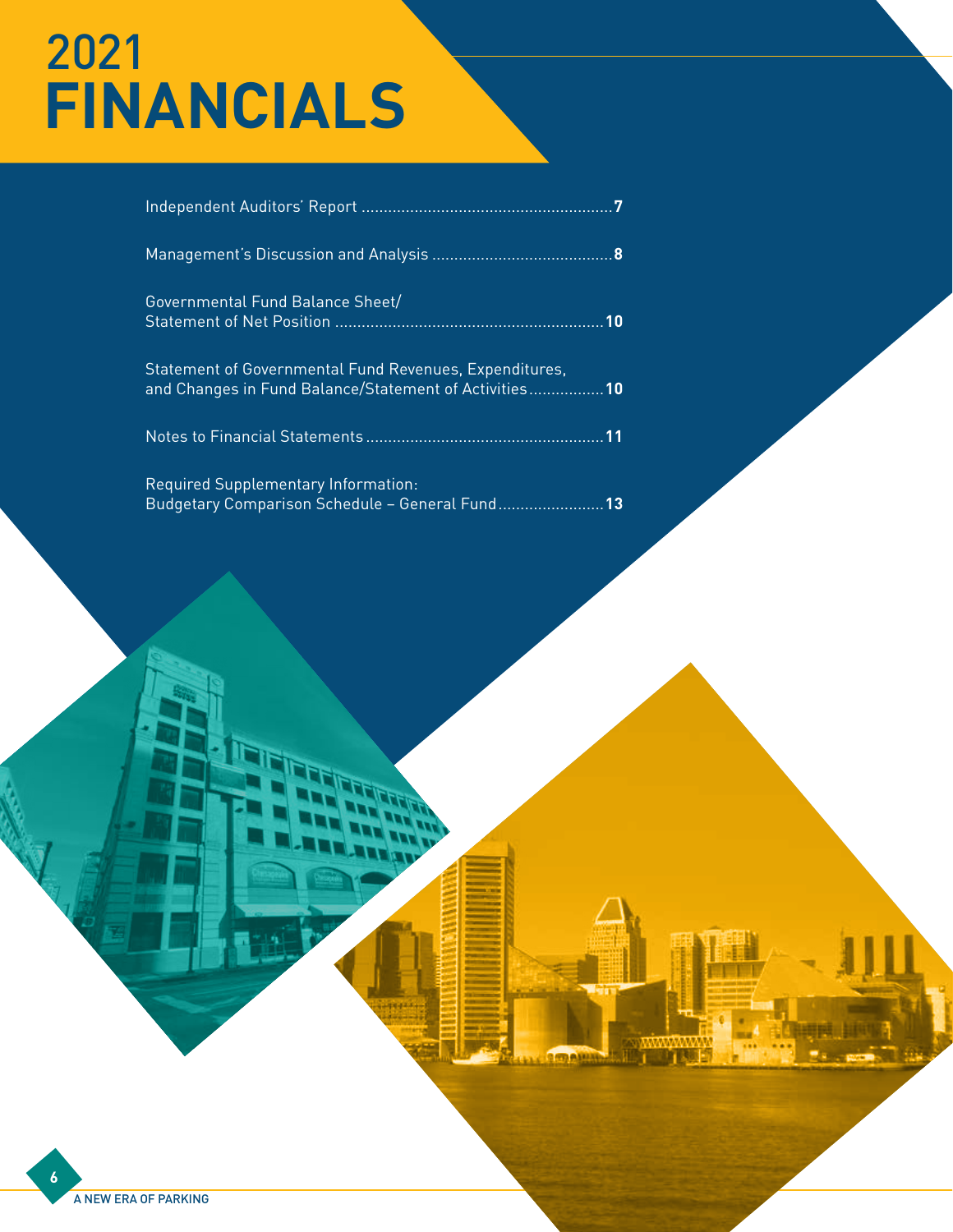To the Board of Directors of Baltimore City Parking Authority, Inc.

#### **REPORT ON THE FINANCIAL STATEMENTS**

We audited the accompanying financial statements of the governmental activities and fund information of the Baltimore City Parking Authority, Inc. (Authority) as of and for the year ended June 30, 2021 and the related notes to the financial statements, which collectively comprise the Authority's basic financial statements as listed in the accompanying table of contents.

#### **MANAGEMENT'S RESPONSIBILITY FOR THE FINANCIAL STATEMENTS**

Management is responsible for the preparation and fair presentation of these financial statements in accordance with accounting principles generally accepted in the United States of America; this includes the design, implementation, and maintenance of internal control relevant to the preparation and fair presentation of financial statements that are free from material misstatement, whether due to fraud or error.

#### **AUDITORS' RESPONSIBILITY**

Our responsibility is to express an opinion on these financial statements based on our audit. We conducted our audit in accordance with auditing standards generally accepted in the United States of America. Those standards require that we plan and perform the audit to obtain reasonable assurance about whether the financial statements are free from material misstatement.

An audit involves performing procedures to obtain audit evidence about the amounts and disclosures in the financial statements. The procedures selected depend on the auditors' judgment, including the assessment of the risks of material misstatement of the financial statements, whether due to fraud or error. In making those risk assessments, the auditors consider internal control relevant to the entity's preparation and fair presentation of the financial statements in order to design audit procedures that are appropriate in the circumstances but not for the purpose of expressing an opinion on the effectiveness of the entity's internal control. Accordingly, we express no such opinion. An audit also includes evaluating the appropriateness of accounting policies used and the reasonableness of the significant accounting estimates made by management, as well as evaluating the overall presentation of the financial statements.

We believe the audit evidence we obtained is sufficient and appropriate to provide a basis for our audit opinion.

#### **OPINION**

In our opinion, the financial statements referred to above present fairly, in all material respects, the financial position of the governmental activities and fund information of the Baltimore City Parking Authority, Inc. as of June 30, 2021 and the respective changes in financial position for the year then ended in accordance with accounting principles generally accepted in the United States of America.

#### **OTHER MATTER**

#### *Required Supplementary Information*

Accounting principles generally accepted in the United States of America require the management's discussion and analysis on Pages 8 through 9 and budgetary comparison information on Page 13 to be presented to supplement the basic financial statements. Such information, although not a part of the basic financial statements, is required by the Governmental Accounting Standards Board, which considers it to be an essential part of financial reporting for placing the basic financial statements in an appropriate operational, economic, or historical context. We applied certain limited procedures to the required supplementary information in accordance with auditing standards generally accepted in the United States of America that consisted of inquiries of management about the methods of preparing the information and comparing the information for consistency with management's responses to our inquiries, the basic financial statements, and other knowledge we obtained during our audit of the basic financial statements. We do not express an opinion or provide any assurance on the information because the limited procedures do not provide us with sufficient evidence to express an opinion or provide any assurance.

lia + Pucker

ELLIN & TUCKER Certified Public Accountants Baltimore, Maryland December 14, 2021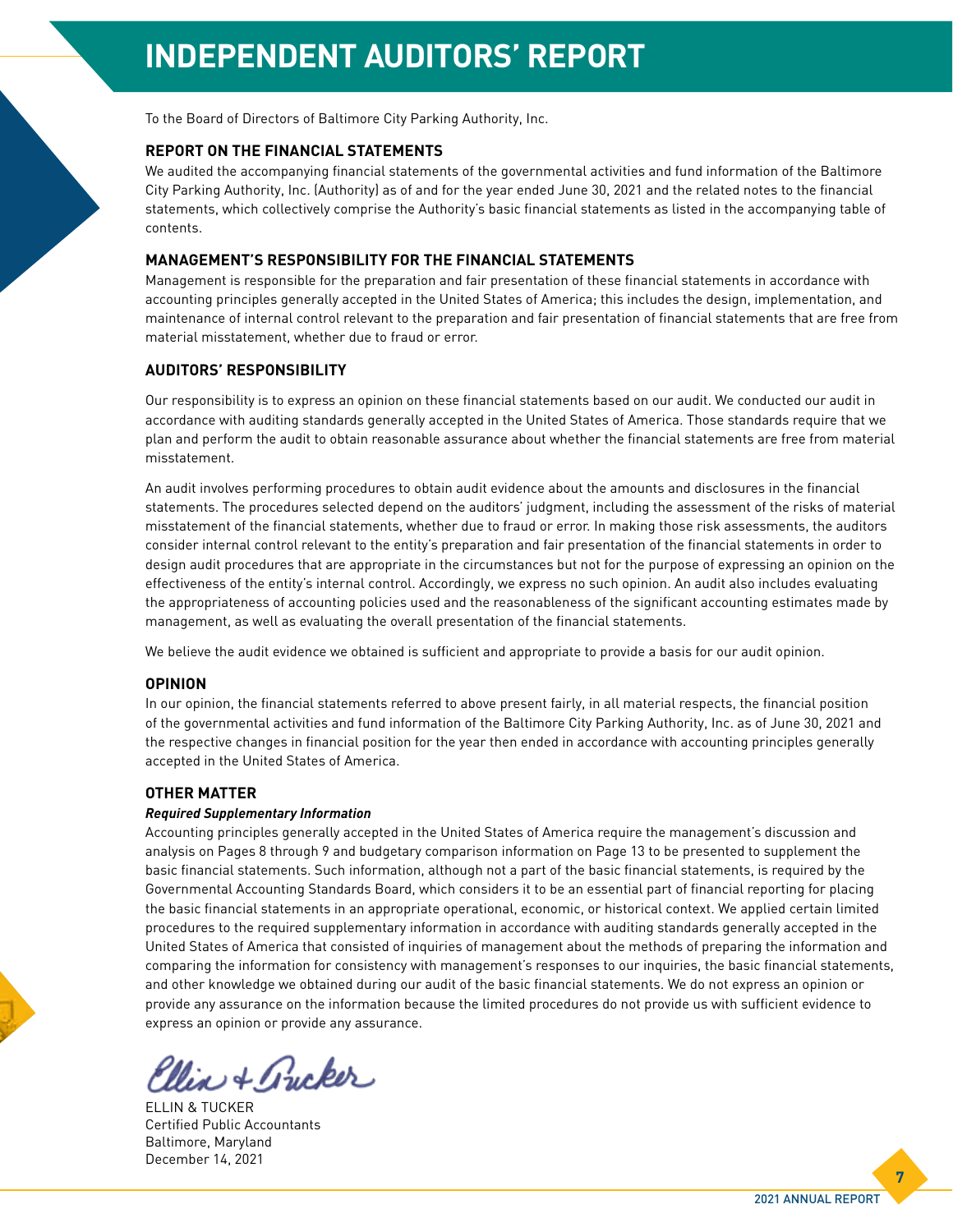#### **OVERVIEW OF THE FINANCIAL STATEMENTS**

The Authority's basic financial statements consist of the Governmental Fund Balance Sheet/Statement of Net Position and the Statement of Governmental Fund Revenues, Expenditures, and Changes in Fund Balance/Statement of Activities. The notes to the financial statements follow the presentation of the basic financial statements. The report also contains other required supplementary information, specifically the Budgetary Comparison Schedule.

The Governmental Fund Balance Sheet/Statement of Net Position is presented in reconciliation format and shows the difference between the assets and liabilities of the Authority as reported using the current financial resources measurement focus and modified accrual basis of accounting (Balance Sheet) and assets and liabilities as reported using the total economic resources measurement focus and the accrual basis of accounting (Statement of Net Position). For the Authority, the difference relates primarily to capital assets, which are reflected as assets on the Statement of Net Position, but excluded from general fund assets.

The Statement of Governmental Fund Revenues, Expenditures, and Changes in Fund Balance/Statement of Activities is also presented in reconciliation format and shows the differences between revenues and expenditures as reported using the current financial resources measurement focus and modified accrual basis of accounting (Statement of Governmental Fund Revenues, Expenditures, and Changes in Fund Balance) and revenues and expenses as reported using the total economic resources measurement focus and the accrual basis of accounting (Statement of Activities). The primary differences relate to the treatment of capital asset purchases. For governmental fund accounting purposes, all cash payments for capital asset acquisitions are reflected as expenditures and deducted from revenues in calculating the net fund activity for the year. Under accounting principles generally accepted in the United States of America, capital asset acquisitions are not reflected in the Statement of Activities as a deduction from revenues but are reflected as increases to assets or reductions of liabilities.

Generally, fund financial statements are designed to report information about groupings of related accounts that are used to maintain control over resources segregated by specific activities or objectives. The Authority's financial activity is classified into one fund, which is the general fund. The general fund accounts for capital asset acquisitions as expenditures when acquired, rather than as capital assets, as a result of the use of the current financial resources measurement focus in accordance with generally accepted accounting principles.

The notes to the financial statements provide additional information needed for a full understanding of the basic financial statements.

Required supplementary information consists of a comparison of actual financial activity to budgeted amounts to demonstrate compliance with the budget.

#### **ANALYSIS OF NET POSITION AND CHANGES IN NET POSITION**

The following is a comparison summary of the Authority's net position and changes in net position for the years ended June 30, 2021 and 2020:

|                                      |     | 2021       |                           | 2020       |
|--------------------------------------|-----|------------|---------------------------|------------|
| Assets:                              |     |            |                           |            |
| <b>Current and Other Assets</b>      | \$  | 11,521,944 | \$                        | 9,905,422  |
| Capital Assets                       |     | 171,070    |                           | 181,956    |
| <b>Total Assets</b>                  | \$  | 11,693,014 | \$                        | 10,087,378 |
| Liabilities:                         |     |            |                           |            |
| <b>Current Liabilities</b>           | \$_ | 842,976    | $\frac{1}{2}$             | 891,061    |
| <b>Net Position:</b>                 |     |            |                           |            |
| Invested in Capital Assets           | \$  | 171,070    | \$                        | 181,956    |
| Unrestricted                         |     | 10,678,968 |                           | 9,014,361  |
| <b>Total Net Position</b>            | \$  | 10,850,038 | \$                        | 9,196,317  |
| <b>Changes in Net Position:</b>      |     |            |                           |            |
| <b>Program Revenues:</b>             |     |            |                           |            |
| <b>Baltimore City Grant</b>          | \$  | 8,319,420  | \$                        | 8,418,731  |
| Other                                |     | 387,199    |                           | 304,791    |
| <b>Total Revenues</b>                |     | 8,706,619  |                           | 8,723,522  |
| <b>Expenses:</b>                     |     |            |                           |            |
| Administration of Parking Facilities |     | 6,997,864  |                           | 7.168.741  |
| Capital Outlay/Depreciation          |     | 55,034     |                           | 44,960     |
| <b>Total Expenses</b>                |     | 7,052,898  |                           | 7,213,701  |
| Increase in Net Position             |     | 1,653,721  |                           | 1,509,821  |
| Net Position - Beginning of Year     |     | 9,196,317  |                           | 7,686,496  |
| <b>Net Position - End of Year</b>    | \$  | 10,850,038 | $\overline{\mathfrak{p}}$ | 9,196,317  |

For the year ended June 30, 2021, the Authority received substantially all of its funding from an annual grant from the city of Baltimore. The purpose of the grant was to finance the administration of Baltimore's parking operations through the Authority and cover all of the Authority's personnel costs, capital asset requirements, and other operating costs. The grant for the year ended June 30, 2021 was \$8,319,420. Operating expenses for the year ended June 30, 2021 totaled \$7,052,898, resulting in an increase in net position of approximately \$1,654,000. Total operating expenses decreased approximately \$161,000 during the year ended June 30, 2021, as compared to the year ended June 30, 2020. The decrease was primarily a result of lower merchant service fees following both a renegotiated service agreement and also decreased meter revenue following less travel into Baltimore City during the coronavirus pandemic.

During the year ended June 30, 2021, the Authority purchased capital assets of approximately \$45,000. At June 30, 2021, the Authority had liabilities totaling \$842,976. These liabilities are expected to be funded through existing cash balances.

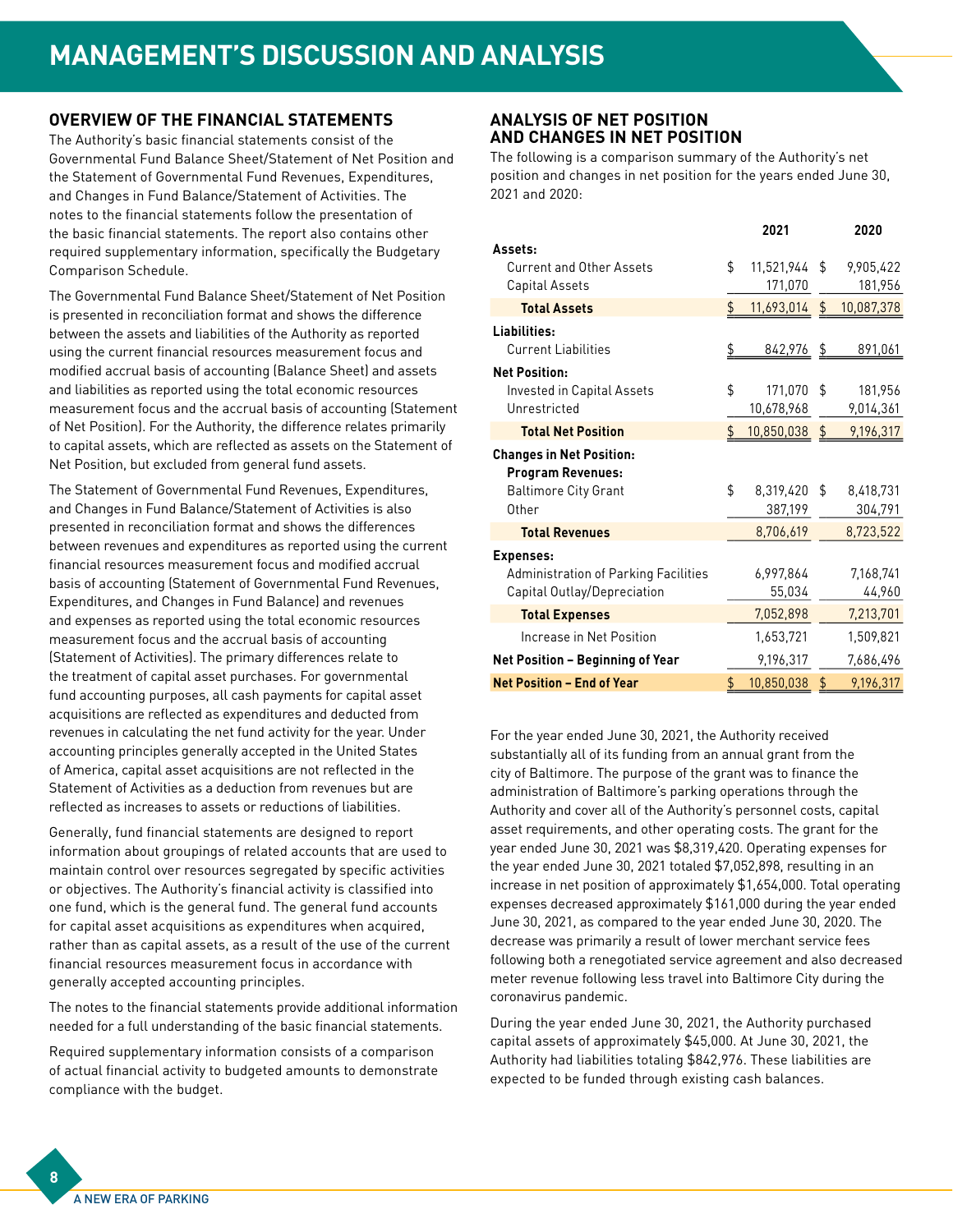#### **BUDGET ANALYSIS**

The Budgetary Comparison Schedule – General Fund for the fiscal year ended June 30, 2021 (FY 2021) is presented on Page 13. The most significant budget variations included salaries and benefits, equipment acquisitions, and merchant service fees.

Software costs were approximately \$665,000 less than expected. The budget included expenses relating to computer and equipment system upgrades, which were not fully utilized during the year ended June 30, 2021 and were delayed until future periods.

Merchant service fees, which include credit card fees, were approximately \$1,000,000 less than expected. The decrease was due to lower service fees charged on credit card usage following a merchant service fee agreement and a decrease in meter-related revenue during the year.

Other services, which include meter repair costs, were approximately \$300,000 less than expected. The budget included estimated repair costs for meters that were not as extensive as originally expected due to significantly lower usage following lower amounts of travel to Baltimore City during the pandemic.

#### **FISCAL YEAR ENDING JUNE 30, 2022**

The budget for the fiscal year ending June 30, 2022 (FY 2022) was submitted to the Baltimore City Board of Estimates in the amount of \$9,754,541, which represents an overall increase in the funding level compared to the fiscal year ended June 30, 2021 in the amount of \$250,395. The total grant appropriation includes \$4,958,345 for the base administrative grant, \$4,580,612 for the Meter Program Administrative grant, and \$215,584 for the Valet Regulations Program. This grant will pay salary, benefits, and other costs to support the administrative functions of the Authority.

The administrative portion of the grant supports salaries and benefits for 37 positions. It includes employee development for 50 employees, two employees in degree programs, and various training certification programs. Additionally, it includes funding for the following items: in-service training for Microsoft 365, including Word and Excel, and SharePoint; industry representation at the International Parking and Mobility Institute (IPMI), Great Plains User Group (GPUG) Summit, Middle Atlantic Parking Association (MAPA), and Human Resources (HR) conferences; Geographic Information System (GIS) Certification and Leadership Certificates; and shared services, such as postage machines, copiers, and printers.

The Meter management program grant's funds support salaries and benefits for 10 positions. The Meter management program supports 832 multi-space meters and 3,547 single-space electronic meters. In FY 2022, the Authority will be implementing several new pilot programs. The Authority replaced all pay-and-display with pay-bylicense plate meters in FY 2021. Pay-by-license plate meters use state-of-the-art technology to provide real-time data to Baltimore City's Department of Transportation (BCDOT) enforcement agents' hand-held devices or computers inside vehicles equipped with license plate readers. They have reduced the need for paper receipts, allowing for more efficient enforcement. Now that pay-by-plate meters are installed, the Authority will be able to offer pay-by-cell phone service for parking at meters. Pay-by-cell phone service will give the Authority additional options for payment at meters, reduce costs associated with the parking meter program, and allow for a more efficient flow of vehicles into and out of parking spaces.

The Valet regulations program grant's funds support salaries and benefits for two positions. The Valet regulations program administers the licensing of valet operators in Baltimore and oversees the permitting of local businesses that offer valet parking. There are 33 current licensed valet operators and 24 valet loading zones.

In FY 2021, the Authority started the implementation of a Virtual Parking Permit (VPP) program. In FY 2022, this program will be expanded to other residential permit parking areas of the city. This program will use vehicles' license plate numbers instead of adhesive decals and paper visitor permits within the VPP program. The program will allow permits to be purchased online, streamlining all application and renewal processes. As with pay-by-plate and payby-cell services, BCDOT enforcement agents will use license plate recognition to efficiently enforce neighborhood parking restrictions.

In FY 2021, the Authority implemented Cityworks, an enterprise asset management system (EAMS). Baltimore City and BCDOT implemented the Cityworks system and are currently working to complete integration with their 311/Salesforce system as their main ticketing and database system. Utilizing Cityworks would give BCDOT, the Authority, and the city an electronic means for requesting, inputting, and tracking work orders and other components, such as signs and meters. Cityworks empowers GIS to manage both physical infrastructure and also land-focused asset management. Service requests, work orders, inspections, and projects are used to track citizen concerns and all types of work activities—cyclical or reactive—with their associated costs. Map layers can be created to display information such as all open requests, sign locations, meter locations, residential reserved disabled parking, and valet locations for a given time, etc. Reports of all types can be generated on the fly using various search parameters or can be set up as customized templates. Cityworks empowers staff at all levels—field staff, call takers, and administration—to get the information they need to perform their jobs efficiently and to make wise use of the resources to manage assets and provide services. In FY 2022, the Authority will be start Phase II of the implementation, which will enhancements to the valet regulations program, residential reserved disabled parking Program, meter management program, and the electric vehicle charging station program.

In FY 2021, the residential reserved disabled parking program began the implementation of Salesforce Carahsoft system for customer management. This system will generate automated emails, notifications, reminders, and event-based triggered actions.

During fiscal year 2019, the Authority implemented DocuSign as a solution to workflow management. This initiative reduced paper handling and enabled data to be managed in a digital format. DocuSign provides users with the ability to create, send, track, access, and sign forms and documents in or out of office on different devices. The advantages include portability, legally defensible audit trails, integration friendliness, workflow, and use of Power Forms for public-facing online forms. This process is now used for financial documents as well as valet applications, refund request forms, account adjustments, and several internal forms. A cross-functional team was formed to review and develop workflow for the Authority. In FY 2022, the Authority will continue to expand this initiative throughout its organization.

The financial system is now generating reports electronically, containing current financial information by program, which is being posted on the Authority's SharePoint site. Implementation of software to manage the revenue process and to coordinate the electronic transfer of data from the billing system to the facility access control system will continue in FY 2022. During FY 2022, the Authority anticipates upgrading its financial software Microsoft Dynamics Great Plains reporting capability. The Authority will also be implementing time-saving data importing of information and providing improved reporting of financial information to management.

The management team of the Authority is committed to introducing new technology and other methods to increase revenues for the city and provide outstanding customer service to all city patrons.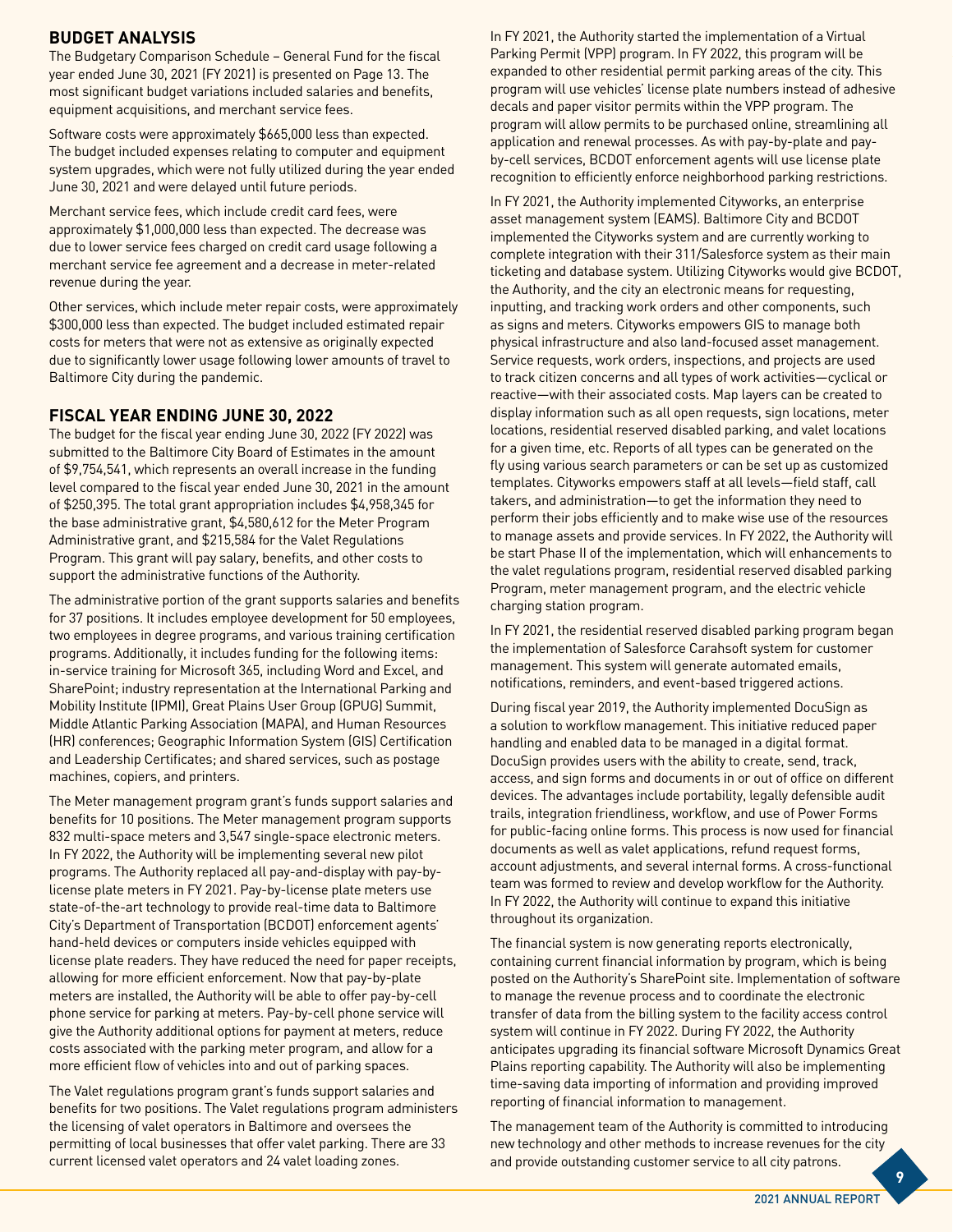## **GOVERNMENTAL FUND BALANCE SHEET/ STATEMENT OF NET POSITION**

#### JUNE 30, 2021

|                                           |    | General<br>Fund |               | Adjustments<br>(Note 4) | <b>Statement of</b><br><b>Net Position</b> |            |  |
|-------------------------------------------|----|-----------------|---------------|-------------------------|--------------------------------------------|------------|--|
| <b>Assets</b>                             |    |                 |               |                         |                                            |            |  |
| Cash and Cash Equivalents                 | \$ | 11,379,255      | \$            |                         | \$                                         | 11,379,255 |  |
| <b>Accounts Receivable</b>                |    | 70,575          |               |                         |                                            | 70,575     |  |
| Other Assets                              |    | 72,114          |               |                         |                                            | 72,114     |  |
| Capital Assets, Net (Note 2)              |    |                 |               | 171,070                 |                                            | 171,070    |  |
| <b>Total Assets</b>                       | \$ | 11,521,944      | \$            | 171,070                 | \$                                         | 11,693,014 |  |
| <b>Liabilities</b>                        |    |                 |               |                         |                                            |            |  |
| Accounts Payable                          | \$ | 383,735         | \$            |                         | \$                                         | 383,735    |  |
| Due to Baltimore City                     |    | 36,689          |               |                         |                                            | 36,689     |  |
| <b>Accrued Expenses</b>                   |    | 422,552         |               |                         |                                            | 422,552    |  |
| <b>Total Liabilities</b>                  |    | 842,976         |               |                         |                                            | 842,976    |  |
| <b>Commitments (Note 3)</b>               |    |                 |               |                         |                                            |            |  |
| <b>Fund Balances</b>                      |    |                 |               |                         |                                            |            |  |
| <b>Unassigned Fund Balance</b>            |    | 10,678,968      |               | (10,678,968)            |                                            |            |  |
| <b>Total Liabilities and Fund Balance</b> | \$ | 11,521,944      |               |                         |                                            |            |  |
| <b>Net Position</b>                       |    |                 |               |                         |                                            |            |  |
| Invested in Capital Assets                |    |                 |               | 171,070                 |                                            | 171,070    |  |
| Unrestricted                              |    |                 |               | 10,678,968              |                                            | 10,678,968 |  |
| <b>Total Net Position</b>                 |    |                 |               | 10,850,038              |                                            | 10,850,038 |  |
| <b>Total Liabilities and Net Position</b> |    |                 | $\frac{1}{2}$ | 171,070                 | $\frac{1}{2}$                              | 11,693,014 |  |

## **STATEMENT OF GOVERNMENTAL FUND REVENUES, EXPENDITURES, AND CHANGES IN FUND BALANCE/ STATEMENT OF ACTIVITIES**

| <b>JUNE 30, 2021</b>                                                                                |                        |                      |                         |                                          |    |                      |
|-----------------------------------------------------------------------------------------------------|------------------------|----------------------|-------------------------|------------------------------------------|----|----------------------|
|                                                                                                     | General<br><b>Fund</b> |                      | Adjustments<br>(Note 4) | <b>Statement of</b><br><b>Activities</b> |    |                      |
| <b>Expenditures/Expenses</b><br>Administration of Parking Facilities<br>Capital Outlay/Depreciation | \$                     | 6,997,864<br>44,148  | \$                      | 10,886                                   | \$ | 6,997,864<br>55,034  |
| <b>Total Expenditures/Expenses</b>                                                                  |                        | 7,042,012            |                         | 10,886                                   |    | 7,052,898            |
| <b>Program Revenue</b><br>Grant Revenue - Baltimore City<br>Other Income                            |                        | 8,319,420<br>387,199 |                         |                                          |    | 8,319,420<br>387,199 |
| <b>Total Revenue</b>                                                                                |                        | 8,706,619            |                         |                                          |    | 8,706,619            |
| Excess of Revenue over Expenditures                                                                 |                        | 1,664,607            |                         | (1,664,607)                              |    |                      |
| <b>Change in Net Position</b>                                                                       |                        |                      |                         | 1,653,721                                |    | 1,653,721            |
| Fund Balance/Net Position - Beginning of Year                                                       |                        | 9,014,361            |                         |                                          |    | 9,196,317            |
| <b>Fund Balance/Net Position - End of Year</b>                                                      | \$                     | 10,678,968           |                         |                                          | \$ | 10,850,038           |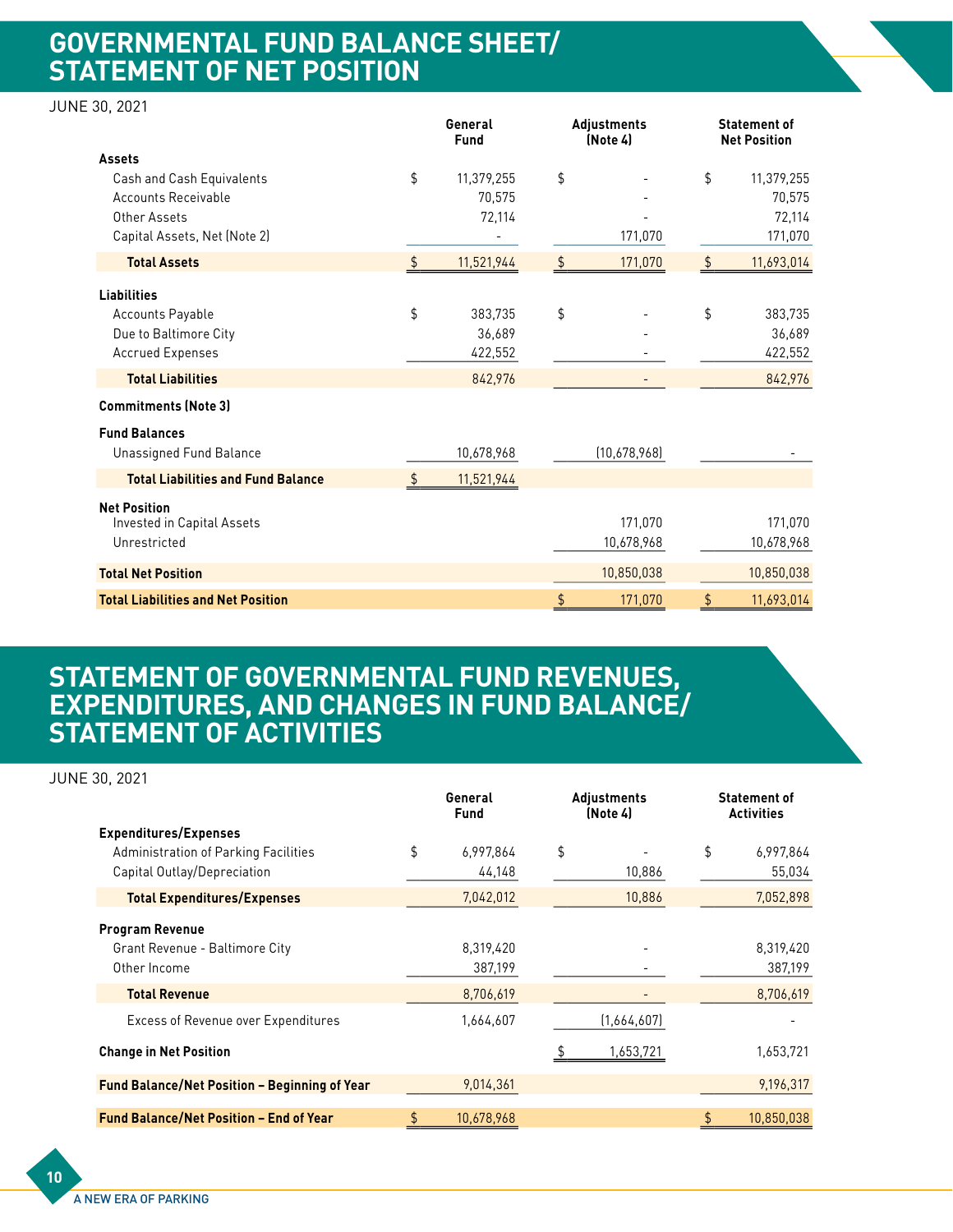### NOTE 1

### **SUMMARY OF SIGNIFICANT ACCOUNTING POLICIES**

#### **REPORTING ENTITY**

Baltimore City Parking Authority, Inc. (Authority) was created in 2000 by Baltimore City Ordinance 2000-71. The Authority's purpose is to assist Baltimore City (City) in the planning, development, management, and administration of its parking assets. The Authority does not own any parking facilities or other real property. The Authority's main source of revenue is a grant from the City rather than parking receipts. The grant is intended to fund all operating expenses of the Authority.

The Board of Directors of the Authority consists of five members; four are appointed by the Mayor and confirmed by the City Council, and one is a member of the City Council appointed by the City Council President.

#### **MEASUREMENT FOCUS, BASIS OF ACCOUNTING, AND FINANCIAL STATEMENT PRESENTATION**

The Authority follows Governmental Accounting Standards Board (GASB) Statement No. 34, "Basic Financial Statements – and Management's Discussion and Analysis – for State and Local Governments" (GASB 34) and GASB Statement No. 38, "Certain Financial Statement Note Disclosures" (GASB 38). GASB 34 requires net position be classified as restricted, unrestricted, or invested in capital assets and presentation of a Management's Discussion and Analysis section to introduce the basic financial statements. GASB 34 and GASB 38 require certain expanded footnote disclosures.

The Authority's main source of revenue is a single grant from the City; therefore, all assets, liabilities, revenues, and expenses/ expenditures are accounted for in a governmental fund.

The government-wide financial statements are reported using the economic resources measurement focus and accrual basis of accounting. Revenues are recorded when earned, and expenses are recorded when a liability is incurred, regardless of the timing of related cash flows. Grants and similar items are recognized as revenue as soon as eligibility requirements imposed by the provider are met. Governmental fund financial statements are reported using the current financial resources measurement focus and modified accrual basis of accounting. Revenues are recognized as soon as they are both measurable and available. Revenues are considered to be available when they are collectible within the current period or soon enough thereafter to pay liabilities of the current period. For this purpose, the government considers revenues to be available if they are collected within 60 days of the end of the current fiscal period. Expenditures generally are recorded when a liability is incurred, as under accrual accounting. However, debt service expenditures, as well as expenditures related to certain other obligations, are recorded only when payment is due.

The general fund is the Authority's primary operating fund. It accounts for all financial resources of the Authority, except those required to be accounted for in another fund. Amounts reported as program revenues primarily include the operating grant from the City.

#### **BUDGETARY INFORMATION**

The annual budget of the Authority is subject to approval by the City's Board of Estimates. The budget serves as the basis for determining the grant from the City. Budgetary data is presented as required supplementary information for the general fund. The budget is adopted on a basis consistent with generally accepted accounting principles (GAAP) for the governmental fund.

#### **USE OF ESTIMATES**

The preparation of financial statements in conformity with GAAP requires management to make estimates and assumptions that affect the reported amounts of assets and liabilities and disclosure of contingent assets and liabilities at the date of the financial statements and the reported amounts of revenue and expenses during the reporting periods. Actual results could differ from those estimates.

#### **SUBSEQUENT EVENTS**

The Authority evaluated subsequent events and transactions for potential recognition or disclosure in the financial statements through December 14, 2021, the date the financial statements were available to be issued.

#### **CASH AND CASH EQUIVALENTS**

The Authority considers all highly liquid investments with original maturities of three months or less when purchased to be cash equivalents. The Authority maintains its cash in bank deposit accounts, which at times may exceed federally insured limits. Uninsured deposits are collateralized through the Federal Reserve Bank with securities held by the pledging financial institution.

#### **CAPITAL ASSETS**

Capital assets are recorded at cost and depreciated using the straight-line method over the useful lives of the assets, which range from three to 10 years. It is the Authority's policy to capitalize capital assets over \$500. Lesser amounts are expensed.

#### **COMPENSATED ABSENCES**

The Authority accrues a liability for compensated absences that consists primarily of accumulated vacation leave. The liability includes those amounts expected to be paid upon termination of employment or through paid leave time.

2021 ANNUAL REPORT

**11**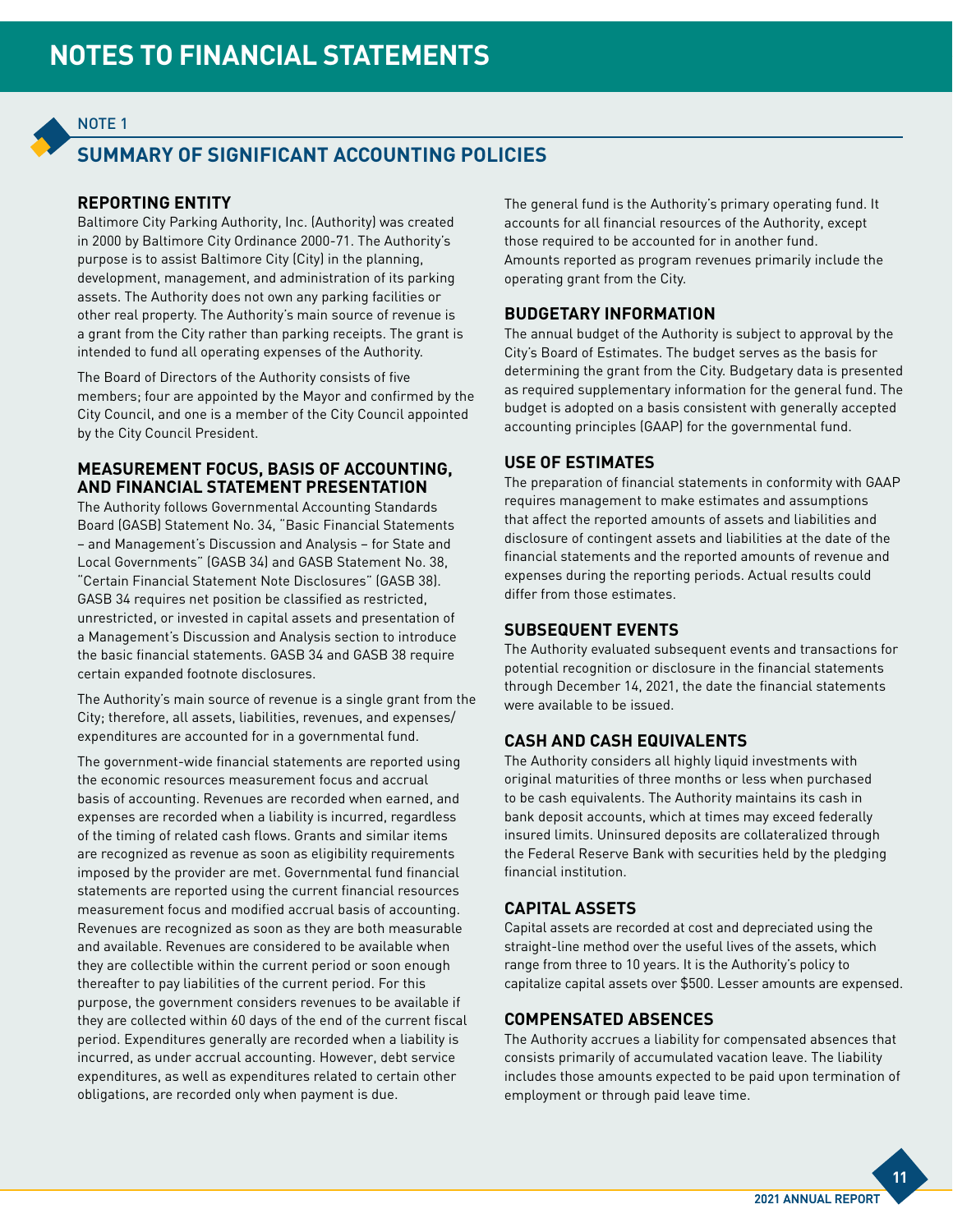

#### **CAPITAL ASSETS**

Capital assets of the Authority are as follows:

|                                                                                | <b>Beginning of</b><br>Year       | <b>Additions</b> |                 | <b>Retirements</b> |                              | <b>End of Year</b>                |
|--------------------------------------------------------------------------------|-----------------------------------|------------------|-----------------|--------------------|------------------------------|-----------------------------------|
| <b>Capital Assets:</b>                                                         |                                   |                  |                 |                    |                              |                                   |
| <b>Computer Equipment</b><br>Office Equipment<br><b>Furniture and Fixtures</b> | \$<br>608,220<br>42.059<br>86,459 | \$               | 41.000<br>3,148 | \$                 | (15.574)<br>(105)<br>(3,469) | \$<br>633,646<br>41,954<br>86,138 |
| Leasehold Improvements                                                         | 60,745<br>797,483                 |                  | 44,148          |                    | (19, 148)                    | 60,745<br>822,483                 |
| Less: Accumulated<br>Depreciation:                                             |                                   |                  |                 |                    |                              |                                   |
| Computer Equipment<br>Office Equipment                                         | 464,498<br>31,890                 |                  | 43,569<br>2,542 |                    | (14, 016)<br>(105)           | 494,051<br>34,327                 |
| <b>Furniture and Fixtures</b><br>Leasehold Improvements                        | 58,394<br>60,745                  |                  | 5,605           |                    | (1,709)                      | 62,290<br>60,745                  |
|                                                                                | 615,527                           |                  | 51,716          |                    | (15, 830)                    | 651,413                           |
| <b>Net Capital Assets</b>                                                      | \$<br>181,956                     | \$               | (7,568)         | \$                 | (3, 318)                     | \$<br>171,070                     |



### **COMMITMENTS**

The Authority leases office space from the City under various leases, which expire through May 2022. The Authority leases office equipment under lease agreements, which expire through July 2025. Rent expense recorded for the year ended June 30, 2021 was approximately \$144,000.

Future minimum lease payments under operating leases are as follows:

| Year Ending June 30, | 2022 | \$117.203 |
|----------------------|------|-----------|
|                      | 2023 | 4,788     |
|                      | 2024 | 4,788     |
|                      | 2025 | 4,788     |
|                      | 2026 | 399       |
|                      |      |           |

#### NOTE 4

#### **EXPLANATION OF CERTAIN DIFFERENCES BETWEEN GOVERNMENTAL FUNDS FINANCIAL STATEMENTS AND GAAP FINANCIAL STATEMENTS**

#### **STATEMENT OF NET POSITION AND GOVERNMENTAL FUND BALANCE SHEET**

The fund balance of the general fund differs from net position reported in the Statement of Net Position. The difference results primarily from the treatment of capital assets. When capital assets are used in governmental activities, the costs of the assets are reported as expenditures in governmental funds. However, the Statement of Net Position includes those assets among the assets of the Authority.

#### **STATEMENT OF ACTIVITIES AND STATEMENT OF GOVERNMENTAL FUND REVENUES, EXPENDITURES, AND CHANGES IN FUND BALANCE**

As noted above, outlays for capital assets to be used in governmental activities are reported as expenditures in the general fund; however, those expenditures are reported as assets, not expenses, in the Statement of Activities.



**12**

#### **RETIREMENT PLAN**

The Authority maintains a retirement plan covering substantially all employees. The Plan allows for discretionary matching, qualified nonelective, and profit-sharing contributions. Amounts to be contributed to the plan are determined by the Board of Directors. The Authority made contributions for the year ended June 30, 2021 in the amount of \$110,721.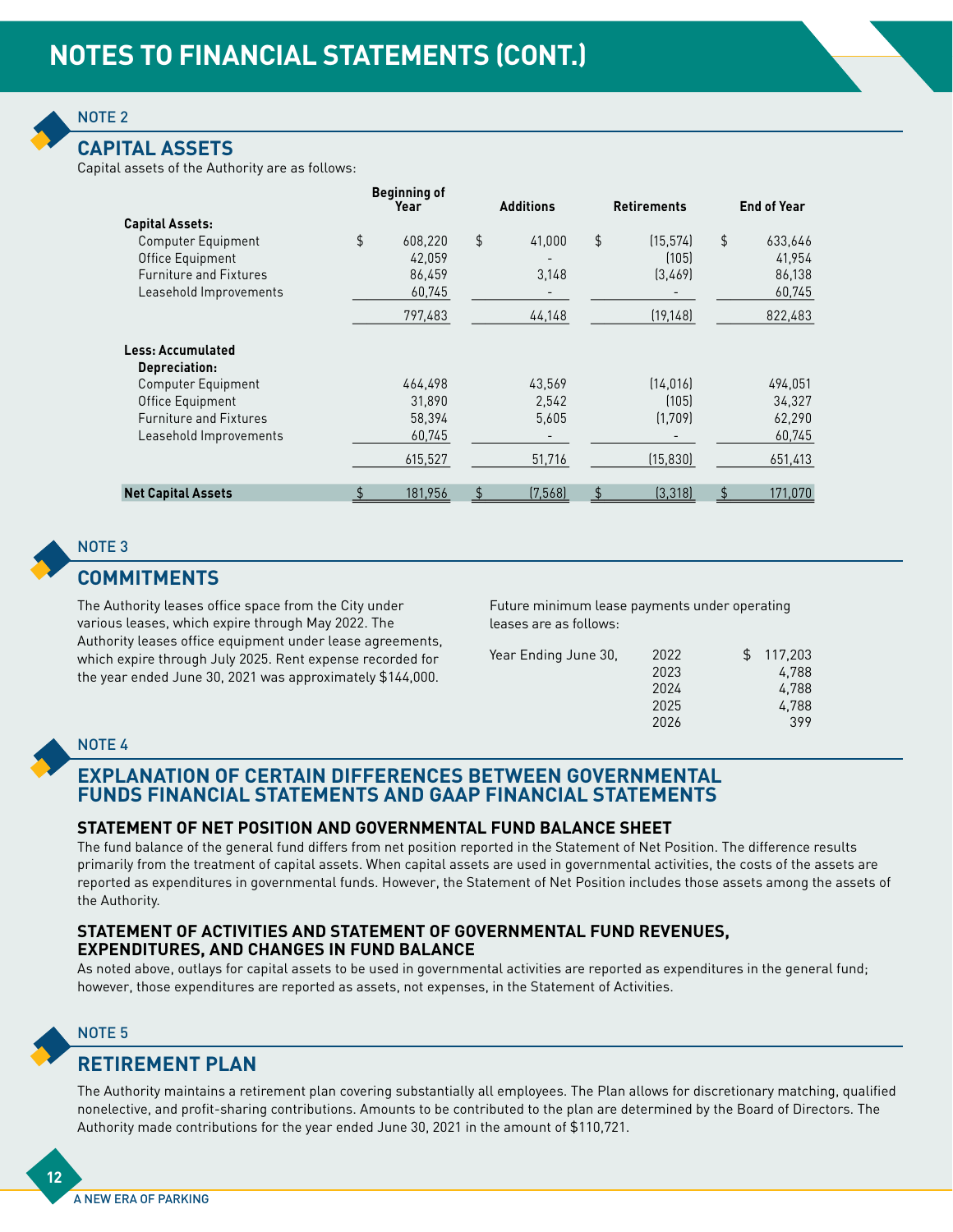### **BUDGETARY COMPARISON SCHEDULE – GENERAL FUND**

For the Year Ended June 30, 2021

|                                                                                                                                                |                | <b>Original</b><br><b>Budget</b> | Final<br><b>Budget</b> |           | Actual<br>(Budgetary<br>Basis) |           | Variance<br>(Negative)<br><b>Positive</b> |               |
|------------------------------------------------------------------------------------------------------------------------------------------------|----------------|----------------------------------|------------------------|-----------|--------------------------------|-----------|-------------------------------------------|---------------|
| Revenue                                                                                                                                        |                |                                  |                        |           |                                |           |                                           |               |
| Grant - Baltimore City                                                                                                                         | \$             | 9,504,145                        | \$                     | 9,504,145 | \$                             | 8,319,420 | \$                                        | (1, 184, 725) |
| Other                                                                                                                                          |                |                                  |                        |           |                                | 387,199   |                                           | 387,199       |
| <b>Total Revenue</b>                                                                                                                           | $\updownarrow$ | 9,504,145                        | $\updownarrow$         | 9,504,145 | $\updownarrow$                 | 8,706,619 | \$                                        | (797, 526)    |
| <b>Expenditures</b>                                                                                                                            |                |                                  |                        |           |                                |           |                                           |               |
| <b>Salaries and Benefits</b>                                                                                                                   | \$             | 4,205,500                        | \$                     | 4,205,500 | \$                             | 3,945,350 | \$                                        | 260,150       |
| Telephones/Utilities/Internet                                                                                                                  |                | 46,700                           |                        | 46,700    |                                | 46,749    |                                           | (49)          |
| Vehicles/Travel                                                                                                                                |                | 81,300                           |                        | 81,300    |                                | 15,384    |                                           | 65,916        |
| <b>Business Machine Rental</b>                                                                                                                 |                | 20,100                           |                        | 20,100    |                                | 19,756    |                                           | 344           |
| Consultants                                                                                                                                    |                | 211,000                          |                        | 211,000   |                                | 33,035    |                                           | 177,965       |
| <b>Equipment Warranty</b>                                                                                                                      |                | 22,400                           |                        | 22,400    |                                | 95,364    |                                           | [72,964]      |
| Software                                                                                                                                       |                | 1,645,800                        |                        | 1,645,800 |                                | 981,173   |                                           | 664,627       |
| Legal                                                                                                                                          |                | 51,000                           |                        | 51,000    |                                |           |                                           | 51,000        |
| Printing and Copying                                                                                                                           |                | 43,400                           |                        | 43,400    |                                | 38,577    |                                           | 4,823         |
| <b>Merchant Service Fees</b>                                                                                                                   |                | 1,606,100                        |                        | 1,606,100 |                                | 605,903   |                                           | 1,000,197     |
| <b>Computer Maintenance</b>                                                                                                                    |                | 100,000                          |                        | 100,000   |                                | 111,233   |                                           | (11, 233)     |
| Other Services                                                                                                                                 |                | 1,031,600                        |                        | 1,031,600 |                                | 733,039   |                                           | 298,561       |
| Maintenance and Supplies                                                                                                                       |                | 122,500                          |                        | 122,500   |                                | 65,489    |                                           | 57,011        |
| <b>Equipment Acquisitions</b>                                                                                                                  |                | 113,700                          |                        | 113,700   |                                | 205,009   |                                           | (91, 309)     |
| Rent                                                                                                                                           |                | 122,700                          |                        | 122,700   |                                | 123,926   |                                           | (1, 226)      |
| Advertising                                                                                                                                    |                | 11,300                           |                        | 11,300    |                                | 1,298     |                                           | 10,002        |
| Dues/Subscriptions/Training                                                                                                                    |                | 69,100                           |                        | 69,100    |                                | 20,727    |                                           | 48,373        |
| <b>Total Expenditures</b>                                                                                                                      | $\updownarrow$ | 9,504,200                        | \$                     | 9,504,200 |                                | 7,042,012 | \$                                        | 2,462,188     |
| <b>Reconciliation of Budgetary</b><br><b>Expenditures to Expenses</b><br><b>Reported Under GAAP</b><br>Depreciation Expense (Net of Disposals) |                |                                  |                        |           |                                |           |                                           |               |
| Not Included in Budget<br><b>Capital Asset Acquisitions</b>                                                                                    |                |                                  |                        |           |                                | 55,034    |                                           |               |
| Included in Expenses                                                                                                                           |                |                                  |                        |           |                                | (44, 148) |                                           |               |
| <b>Total Expenses</b>                                                                                                                          |                |                                  |                        |           | \$                             | 7,052,898 |                                           |               |